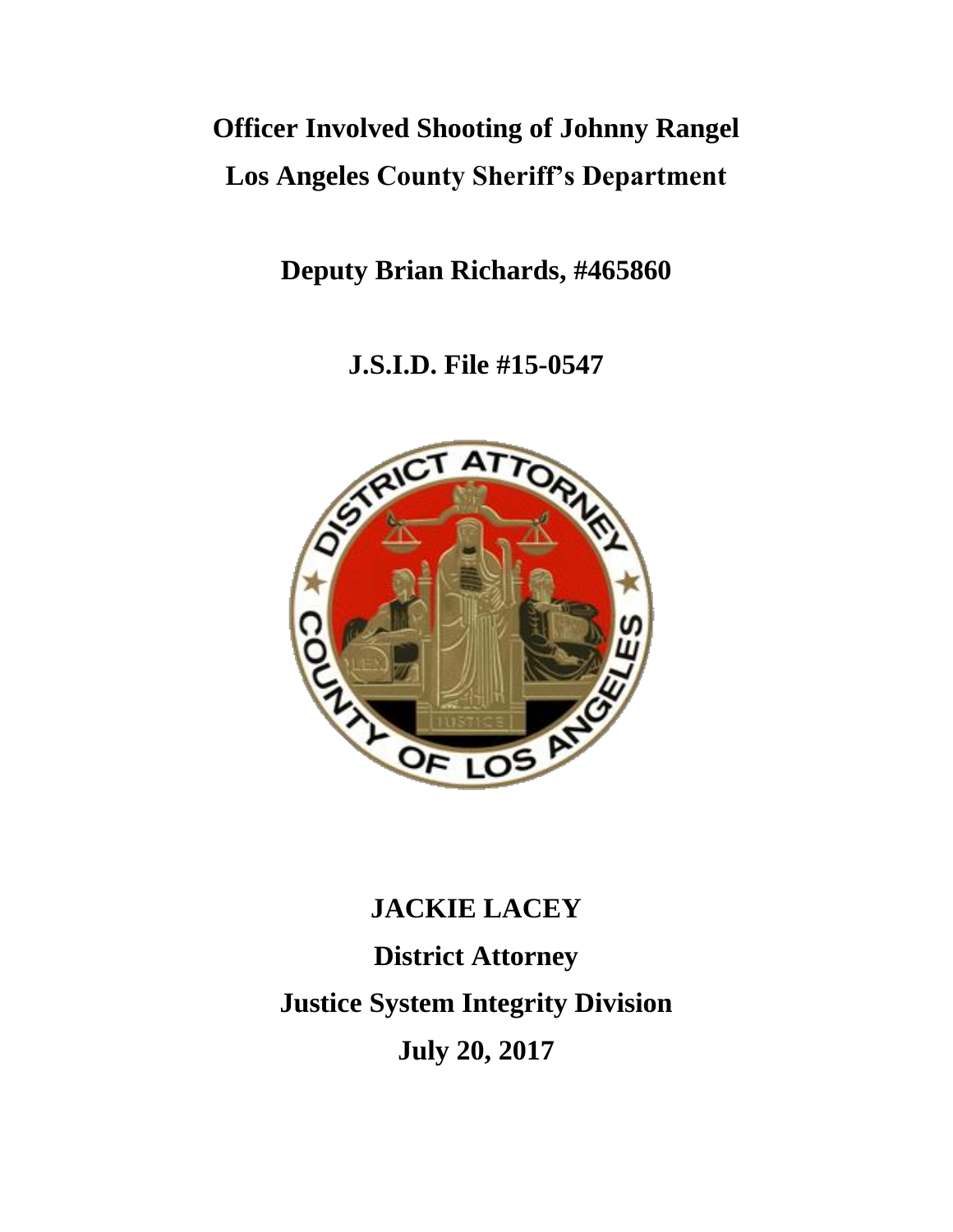#### **MEMORANDUM**

| TO:             | <b>CAPTAIN CHRISTOPHER BERGNER</b><br>Los Angeles County Sheriff's Department<br>Homicide Bureau<br>One Cupania Circle<br>Monterey Park, California 91755 |
|-----------------|-----------------------------------------------------------------------------------------------------------------------------------------------------------|
| FROM:           | <b>JUSTICE SYSTEM INTEGRITY DIVISION</b><br>Los Angeles County District Attorney's Office                                                                 |
| <b>SUBJECT:</b> | <b>Officer Involved Shooting of Johnny Rangel</b><br>J.S.I.D. File #15-0547<br>L.A.S.D. File #015-12768-1441-013                                          |
| DATE:           | July 20, 2017                                                                                                                                             |

The Justice System Integrity Division (JSID) of the Los Angeles County District Attorney's Office has completed its review of the October 16, 2015, fatal shooting of Johnny Rangel by Los Angeles County Sheriff's Department (LASD) Deputy Brian Richards. We have determined that Richards acted in lawful self-defense and the defense of others when he used deadly force against Rangel.

The following analysis is based upon a series of reports prepared by LASD Homicide Bureau. JSID was notified of this shooting at 3:10 a.m. on October 16, 2015. The District Attorney Response Team responded to the location of the shooting where they received a briefing and "walk-through" of the scene. No compelled statements were considered for purposes of this analysis.

# **FACTUAL ANALYSIS**

In the early morning hours of October 16, 2015, Deputies Brian Richards and Timothy Lopez were on patrol in Valinda, an unincorporated area of Los Angeles County located in the San Gabriel Valley. Both deputies were wearing full LASD uniforms and driving a marked black and white police car. Lopez was driving and Richards was riding in the right front passenger's seat.

At approximately 1:15 a.m., the deputies were driving north on Azusa Avenue approaching Amar Road when they saw Rangel near the northwest corner of Azusa Avenue and Amar Road. Rangel ran south on Azusa Avenue and into a McDonald's parking lot.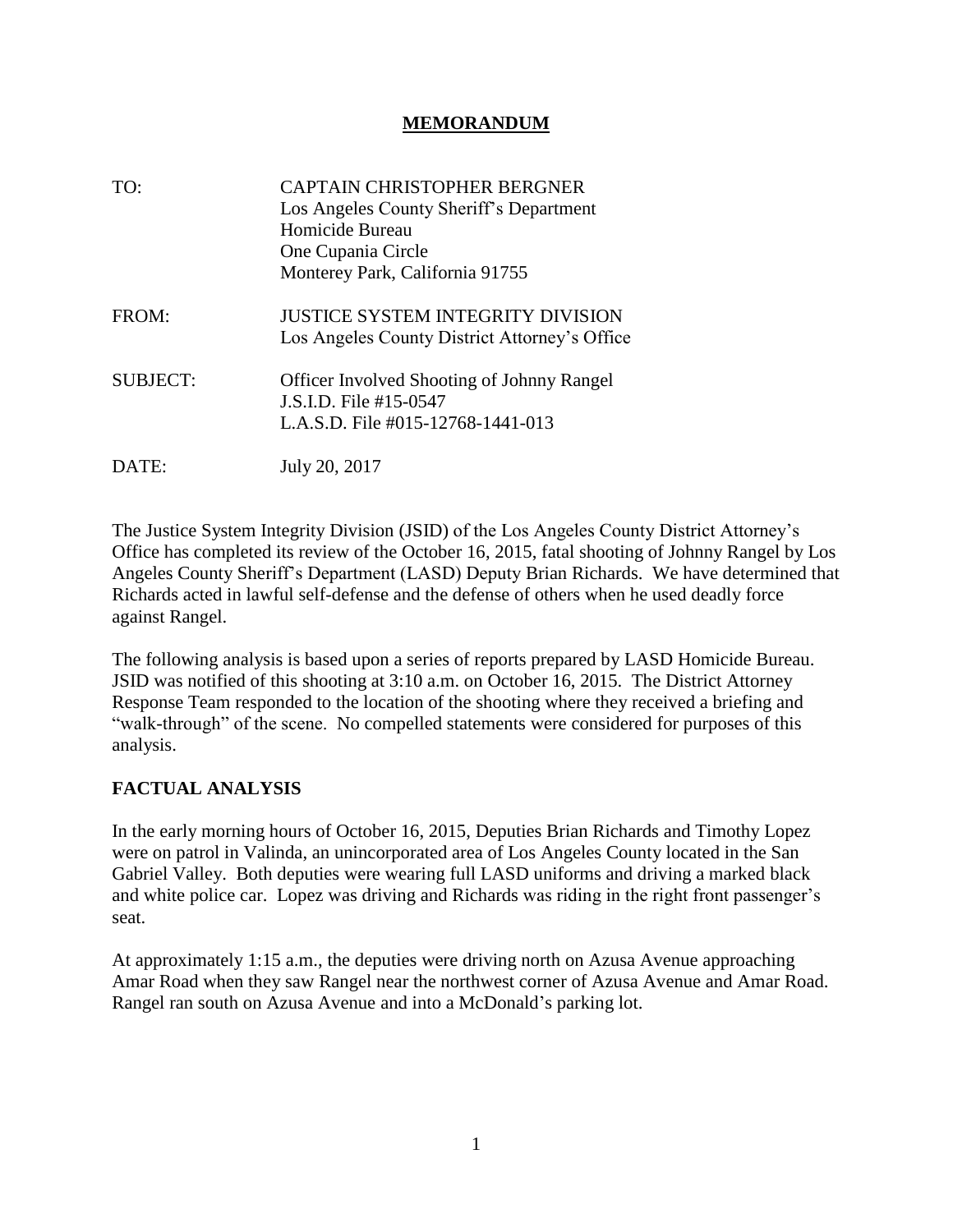

McDonalds on corner of Azusa Avenue and Amar Road.

The deputies drove towards Rangel, who appeared to be speaking to two individuals in the McDonald's parking lot. Lopez called out for Rangel to come towards them and illuminated him with the patrol car's spotlight. Rangel ran from the deputies through the parking lot of McDonald's and into a residential area. $<sup>1</sup>$ </sup>

The deputies pursued Rangel south on Witzman Drive to eastbound Ashcomb Drive where they caught up with Rangel and ordered him to stop. Instead, Rangel ran down the side yard of  $\blacksquare$ Ashcomb Drive and disappeared into the backyard.



<sup>&</sup>lt;sup>1</sup> The western edge of the McDonald's parking lot abuts the backyards of homes located on Witzman and Ashcomb Drives.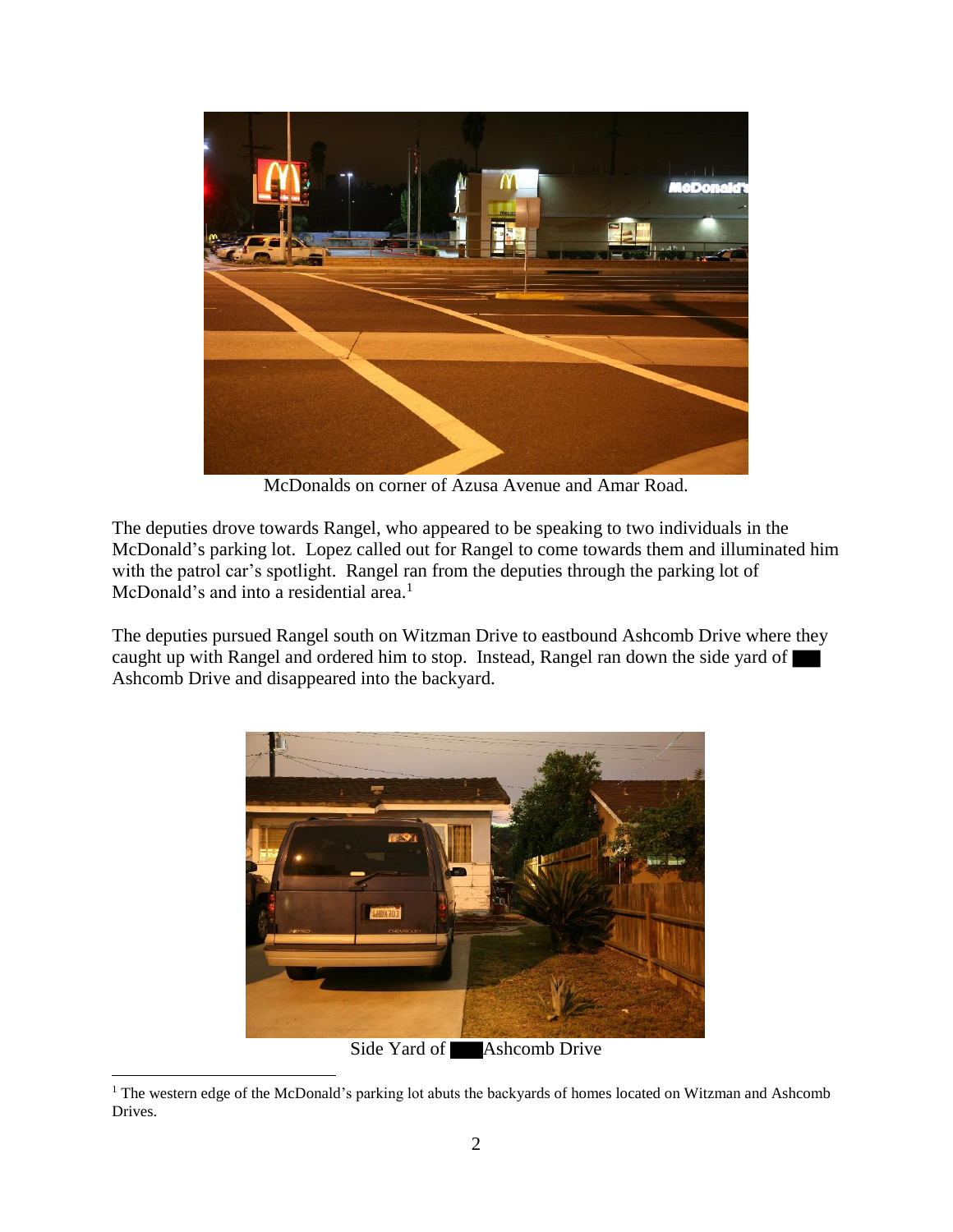Lopez and Richards circled the block in an effort to apprehend Rangel. When they did not see him, they made a radio broadcast of their activities and then returned to Ashcomb Drive.

Shortly after they returned to Ashcomb Drive, Carlos F., a resident from **Ashcomb Drive**, contacted the deputies and told them that a person had broken into his home and was still inside the residence. Carlos and Maria G. exited the house and advised the deputies that Carlos' elderly parents were still inside the house. Carlos also advised the deputies that his parents were unable to exit the home without assistance.

#### **Statement of Carlos F.**

Carlos F. was interviewed by investigators from LASD Homicide Bureau on October 16, 2015, at approximately 5:39 a.m. He described putting his elderly and infirm parents to bed and then retiring at approximately 12:00 a.m. He was awakened at approximately 12:30 a.m. when he heard noises inside the house. After checking the hallway and finding nothing amiss, he returned to his bedroom and went back to bed. Approximately 20 minutes later he heard loud banging on his door. When he opened the door he found his ex-wife, Maria G., and his mother in the hallway. Maria advised him that a person had broken into the house and was still inside the residence. Carlos saw that the rear sliding door was shattered and saw blood on the ground near the broken door. He asked Maria if she had called the police, and she told him that the police were outside.

Carlos went to the front of the residence and saw several LASD deputies. He asked them to come in to remove the individual, but they initially declined advising him that they were waiting for more officers to arrive. The deputies directed Carlos to leave the house, but he declined because he was in fear for the safety of his elderly parents.

Carlos went back into the house and heard noise in a rear bedroom. He believed that the person might have been attempting to barricade himself. Carlos yelled for the person to leave his house, but got no reply.

Shortly thereafter, Carlos and Maria exited the house. Carlos saw the helicopter arrive and heard several loud broadcasts from the helicopter's P.A. system directing the person to exit the house. Sometime thereafter deputies exited the house and Carlos' mother and father were brought outside. A short time later, Carlos heard the sound of a single gunshot. Deputies brought Rangel out of the house and attempted CPR. An ambulance arrived and Rangel was transported from the scene.

# **Statement of Maria G.**

Maria G. was interviewed by investigators from LASD Homicide Bureau on October 16, 2015, at approximately 6:05 a.m. Maria stated that she is the ex-wife of Carlos F. She had been living at Ashcomb Drive for several months before this incident.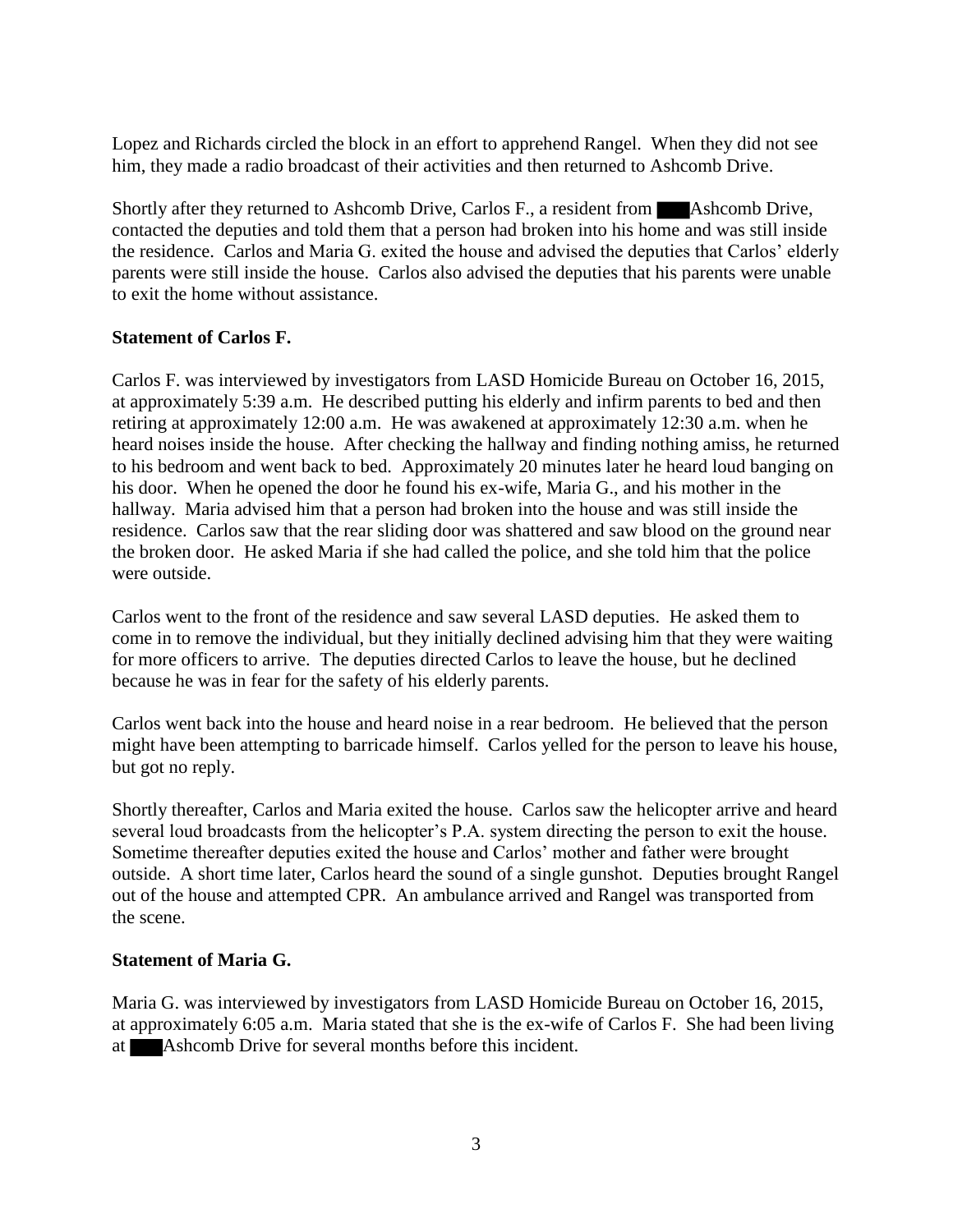Sometime in the early morning hours of October 16, 2015, Maria was in her bedroom when she heard yelling and screeching tires. She looked outside but did not see anything. She then heard noises coming from the backyard. Shortly thereafter, Maria heard a loud crash. Maria exited her room and saw a man, later identified as Rangel, standing inside the house. Rangel was bleeding. Rangel stated, "Please. Please." Maria ordered him to leave. Rangel told her he was bleeding and asked to use the bathroom. Maria stated that he could, but then he had to leave.



Shattered sliding glass door at rear of **Ashcomb Drive** 

Maria went to Carlos' door and began pounding on it. When Carlos exited his bedroom, Maria told him about the intruder and advised him that the police were outside. Maria noticed that Rangel was no longer in the bathroom but had entered her bedroom.

Maria exited the house and spoke to the deputies. She told them that she did not see Rangel with any weapon and that Rangel had not threatened her. After some time, the deputies brought out Carlos' father. She heard the deputies make several announcements, but Rangel failed to exit the home. She watched as the deputies entered the home. After the deputies entered the home, she heard sounds coming from the home and then heard a loud bang. After a short time, the deputies brought Rangel out of the home, attempted CPR and then turned him over to the paramedics.

#### **Statement of Deputy Timothy Lopez**

Deputy Lopez was interviewed on October 16, 2015, at approximately 8:25 a.m., by investigators from LASD Homicide Bureau. Deputy Lopez stated that he was on patrol with his partner Brian Richards. In the early morning hours of October 16, 2015, they were stopped at the intersection of Azuza Road and Amar Road when they saw Rangel standing on the sidewalk near the northwest corner of the intersection. Rangel looked at the deputies and then began running southwest and into the McDonald's parking lot. Rangel approached two people standing near vehicles in the parking lot.

Lopez shined the patrol vehicle's spotlight at Rangel. Rangel then ran west through the parking lot and into a residential neighborhood. Lopez pursued in the patrol vehicle. When the deputies reached Witzman Drive, he ordered Rangel to get on the ground. Rangel refused, running east onto Ashcomb Drive and then between two houses, disappearing into the backyard. Lopez notified other LASD deputies of their pursuit. He drove back to the McDonald's parking lot in an effort to locate Rangel. When he did not find Rangel, Lopez drove back to Ashcomb Drive.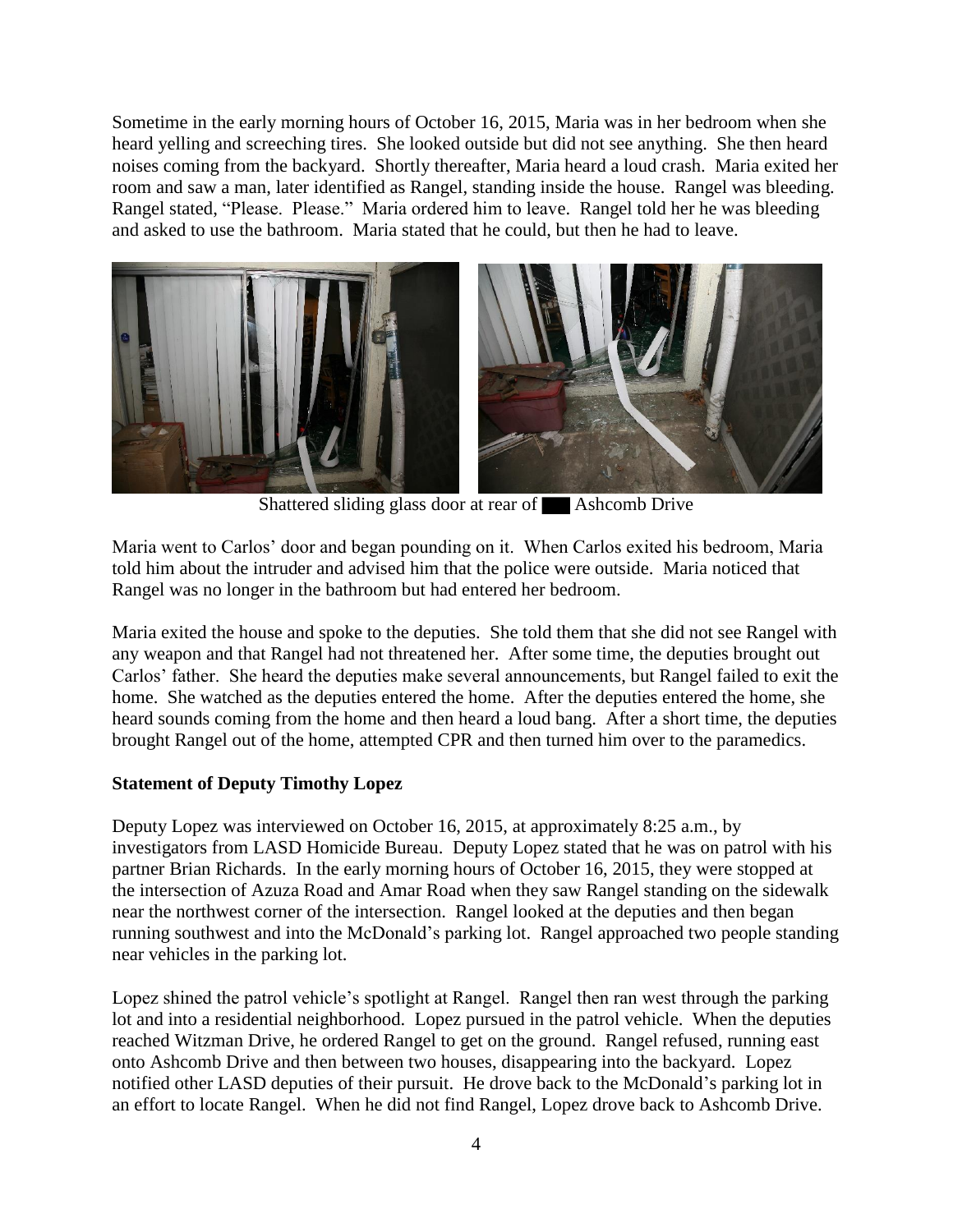Shortly after Lopez and Richards returned to Ashcomb Drive, Carlos F. and Maria G. exited 820 Ashcomb Drive and advised the deputies that a man had broken into the house, was still inside and that Carlos' elderly parents were also inside the house. After other deputies arrived at the scene, the deputies formulated an entry plan and entered the house.

As they entered the home, Lopez made contact with Carlos' mother Bertha F. In Spanish, Bertha told him that Rangel was in the back bedroom. Bertha also told Lopez that she believed that her daughter was also inside the bedroom. Lopez relayed this information to the other deputies. Bertha was escorted from the residence. Lopez and other deputies lifted Carlos' father, Ignacio F., from the bed and carried him outside.

Once Bertha and Ignacio were outside, the deputies approached the closed door to the back bedroom. Lopez noticed blood on the walls of the hallway as they approached the bedroom door. Lopez identified the deputies by announcing "Sheriff's Department" and also ordered Rangel to exit the bedroom. He refused. Believing that Rangel might be inside with a hostage, Lopez and the other deputies concluded that they had to enter the bedroom immediately.

Deputy Bray kicked the bedroom door in an effort to open it. Lopez heard glass breaking inside the bedroom. Bray kicked the door again and it partially opened. Lopez saw Rangel attempt to close the door. Lopez' view of Rangel was partially obstructed by furniture inside the bedroom. He could not see Rangel's hands. Bray deployed his Taser but it appeared to have no effect. Rangel continued to push against furniture in an effort to keep the bedroom door closed.

As the deputies forced their way into the bedroom, Richards apparently had his duty weapon drawn. Lopez saw Rangel reach for Richards' duty weapon. When Rangel reached for Richards' firearm a second time, he heard Richards state, "He's going for my gun." Lopez heard a pop, which he initially thought was a second deployment of a Taser. He then heard a deputy state 998.<sup>2</sup> He then realized that a shooting had occurred.

The deputies attempted to handcuff Rangel, but he resisted their efforts. Richards used the Taser in drive-stun mode in an effort to gain Rangel's compliance. The deputies were eventually able to handcuff Rangel. A hobble was also used to secure Rangel's legs. Rangel was then carried outside.

#### **Statement of Brian Richards**

 $\overline{a}$ 

Deputy Richards was interviewed by investigators from LASD Homicide Bureau on October 16, 2015, at approximately 10:12 a.m. He stated that he first saw Rangel running westbound on the north sidewalk of Amar Road and advised Deputy Lopez of his observation. Rangel ran into the McDonald's parking lot. Lopez drove after Rangel and illuminated him with the patrol car's spotlight. Lopez yelled to Rangel, "Hey come here." Rangel ran west through the McDonald's parking lot. The deputies pursued.

<sup>&</sup>lt;sup>2</sup> "998" is a radio code used by LASD to designate a deputy involved shooting.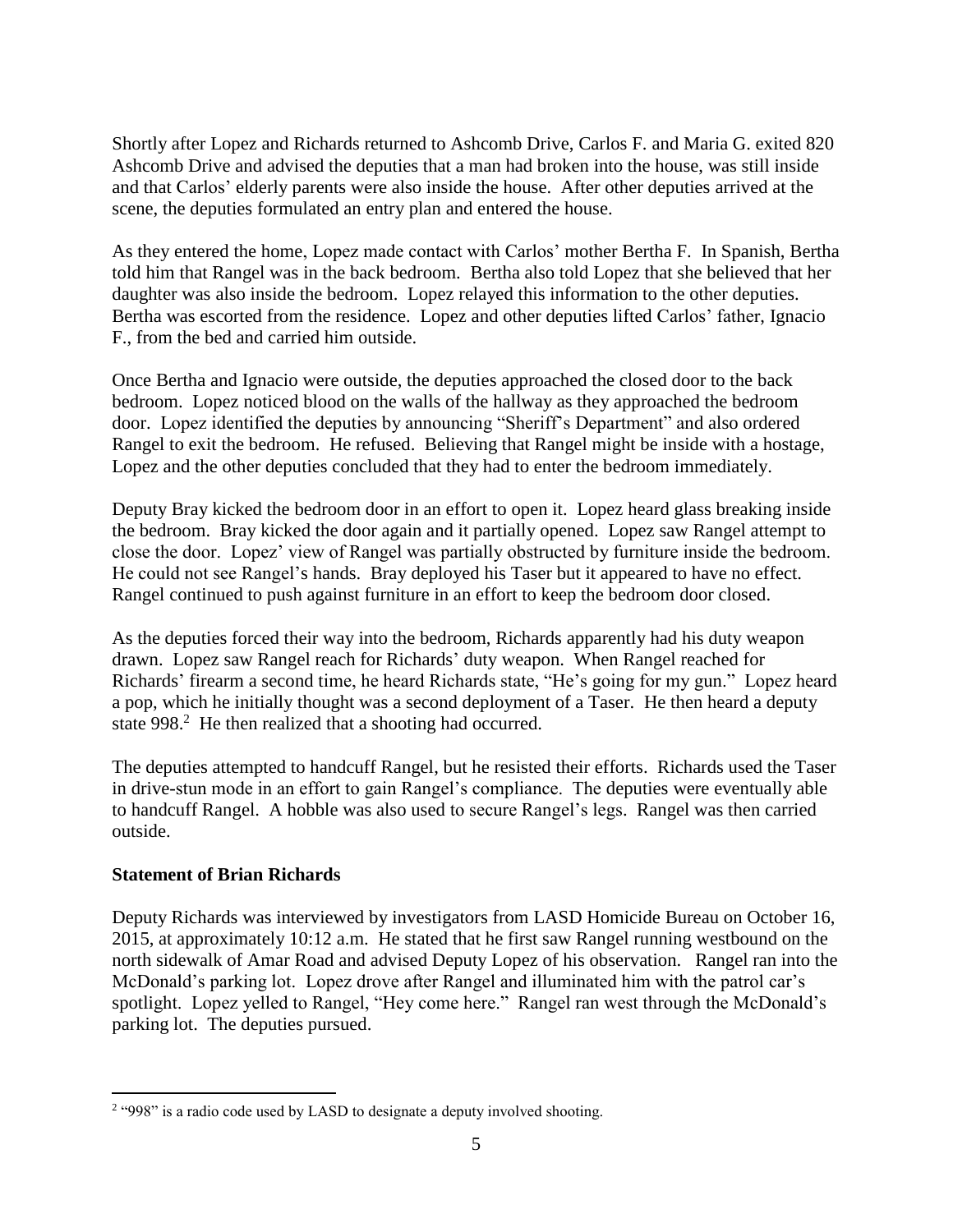When the deputies caught up with Rangel on Witzman Drive, Lopez ordered Rangel to stop. Rangel replied, "Fuck you! I'm not going to stop." Rangel continued to flee, eventually running into the backyard of Ashcomb Drive. Lopez drove back to the McDonald's parking lot in an effort to apprehend Rangel. When they did not locate Rangel, the deputies drove back to Ashcomb Drive and requested backup.

Shortly after they arrived on Ashcomb Drive, residents from **Ashcomb Drive told the** deputies that a man had broken into their home and was still inside. The residents also told the deputies that two elderly persons were also inside the home.

Shortly thereafter, the LASD helicopter arrived and made multiple broadcasts for the person to exit the home. Once additional deputies arrived, the deputies made entry into the home. Richards stated that they made multiple commands from the front door of the residence stating, "Sheriff's Department; come out and let me see your hands." These commands were not effective.

After the elderly occupants of the home were escorted out, deputies approached the closed door of the northwest bedroom. Deputy Bray kicked the door partially open, but Rangel pushed it closed. Richards heard glass breaking inside the bedroom and believed that Rangel might be trying to escape from the bedroom window.

The deputies backed away from the door but then Richards heard Rangel state, "Okay, I give up." Richards approached the bedroom door and kicked it open. He saw Rangel kneeling down behind a chair that was partially blocking the bedroom doorway. Richards ordered Rangel to "Let me see your hands." Rangel partially complied by raising one hand but continued to hide behind the chair.

Richards leaned into the room in an attempt to see Rangel's hands, while other deputies ordered Rangel to lay on his stomach and put his hands behind his back. As Richards leaned inside, Rangel reached up and grabbed Richards' firearm. Richards pulled his firearm back. Richards told the other deputies that Rangel had grabbed his firearm.

The deputies continued to give additional commands to Rangel when Rangel grabbed Richards' firearm a second time. Richards stated that he felt that he was losing control of his firearm. Richards' felt the firearm was slipping from his hands, but managed to reposition his hands and retain control of his service weapon.

Richards stated that the small confined space in which this incident was unfolding made it difficult to gain compliance from Rangel. Richards also stated that he was afraid that if Rangel gained control of the firearm he would be able to turn the weapon on him and the other deputies. Richards said that after either the first or second time that Rangel grabbed his firearm he heard Deputy Bray deploy a Taser.

After the Taser was deployed, Rangel stated that he was going to comply. However, Richards stated that Rangel reached up towards his firearm a third time, whereupon Richards fired his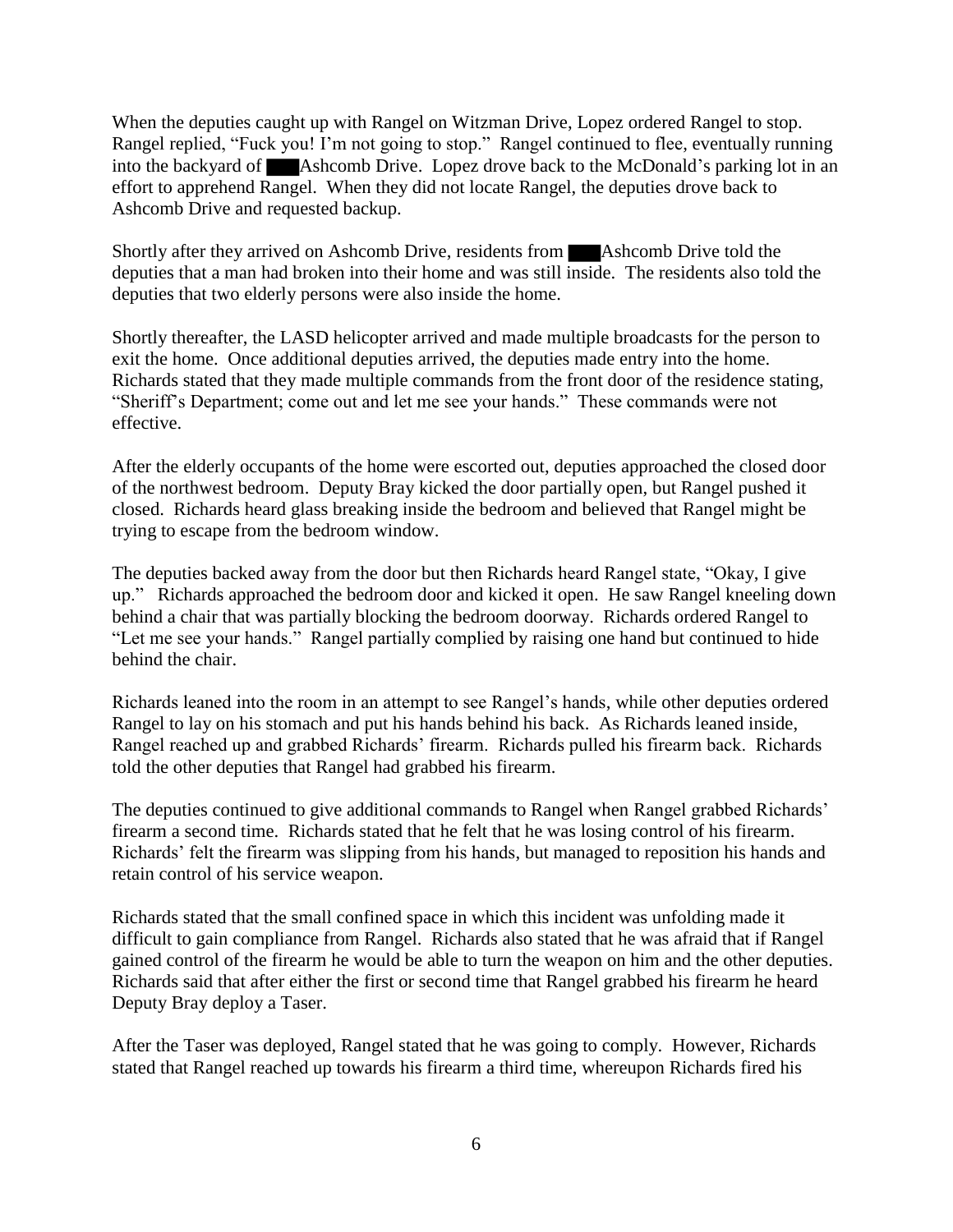service weapon. Richards stated that he was uncertain if he struck Rangel because the gunshot appeared to have little effect.

Once Rangel rolled over, however, Richards realized that he had shot Rangel. Richards holstered his firearm and he and Bray then attempted to handcuff Rangel. They were able to handcuff Rangel's left hand but Rangel's right hand was under his face or body. Rangel resisted the deputies' efforts to handcuff his right hand. Richards then deployed Bray's Taser in drivestun mode twice. After the second deployment, Richards and Bray were able to handcuff Rangel. Rangel was also hobbled and possibly tarped.<sup>3</sup>

# **Other Evidence**

After being handcuffed, Rangel was removed from the home and emergency medical personnel were summoned. Fire department officials declared Rangel dead at the scene.

An autopsy was performed on Rangel's body on October 19, 2015. The cause of death was attributed to a single gunshot wound which entered Rangel's left chest and traveled front to back and downward. Toxicology tests showed the presence of marijuana, amphetamine and methamphetamine in Rangel's blood. In addition, significant lacerations were noted on Rangel's limbs associated with his smashing the sliding glass window at Ashcomb Drive.

A forensic examination was made of Richards' duty weapon by Senior Criminalist Michael Sewell. No blood was observed on the firearm. A sample was taken from the front slide, frame and light of Richards' firearm. A DNA comparison was made from that sample and Rangel's blood by Senior Criminalist Ilene Krokaugger. The firearm sample matched Rangel with a random match probability of 2.9 times  $10^{18}$  or 2.9 quintillion, establishing that Rangel touched Richards' firearm.

# **LEGAL ANALYSIS**

California law permits the use of deadly force in self-defense or in the defense of another if it reasonably appears that the person claiming the right of self-defense actually and reasonably believed that he was in imminent danger of great bodily injury or death. People v. Randle (2005) 35 Cal.4th 987, 994; People v. Mercer (1962) 210 Cal.App.2d 153, 161.

In protecting himself or another, a person may use that amount of force which he believes reasonably necessary and which would appear to a reasonable person, in the same or similar circumstances, to be necessary to prevent imminent injury. CALCRIM No. 505.

In California, the evaluation of the reasonableness of a police officer's use of deadly force employs a reasonable person acting as a police officer standard. People v. Mehserle (2012) 206 Cal. App. 4th 1125, 1146 (holding that California law "follows the objective 'reasonable person' standard—the trier of fact is required to evaluate the conduct of a reasonable person in the defendant's position [citations omitted] . . . the jury should consider all relevant circumstances surrounding the defendant's conduct. This enables the jury to evaluate the conduct of a

 $\overline{a}$ <sup>3</sup> "Tarping" is a procedure whereby a hobbled suspect has the hobble leg restraints attached to the handcuffs.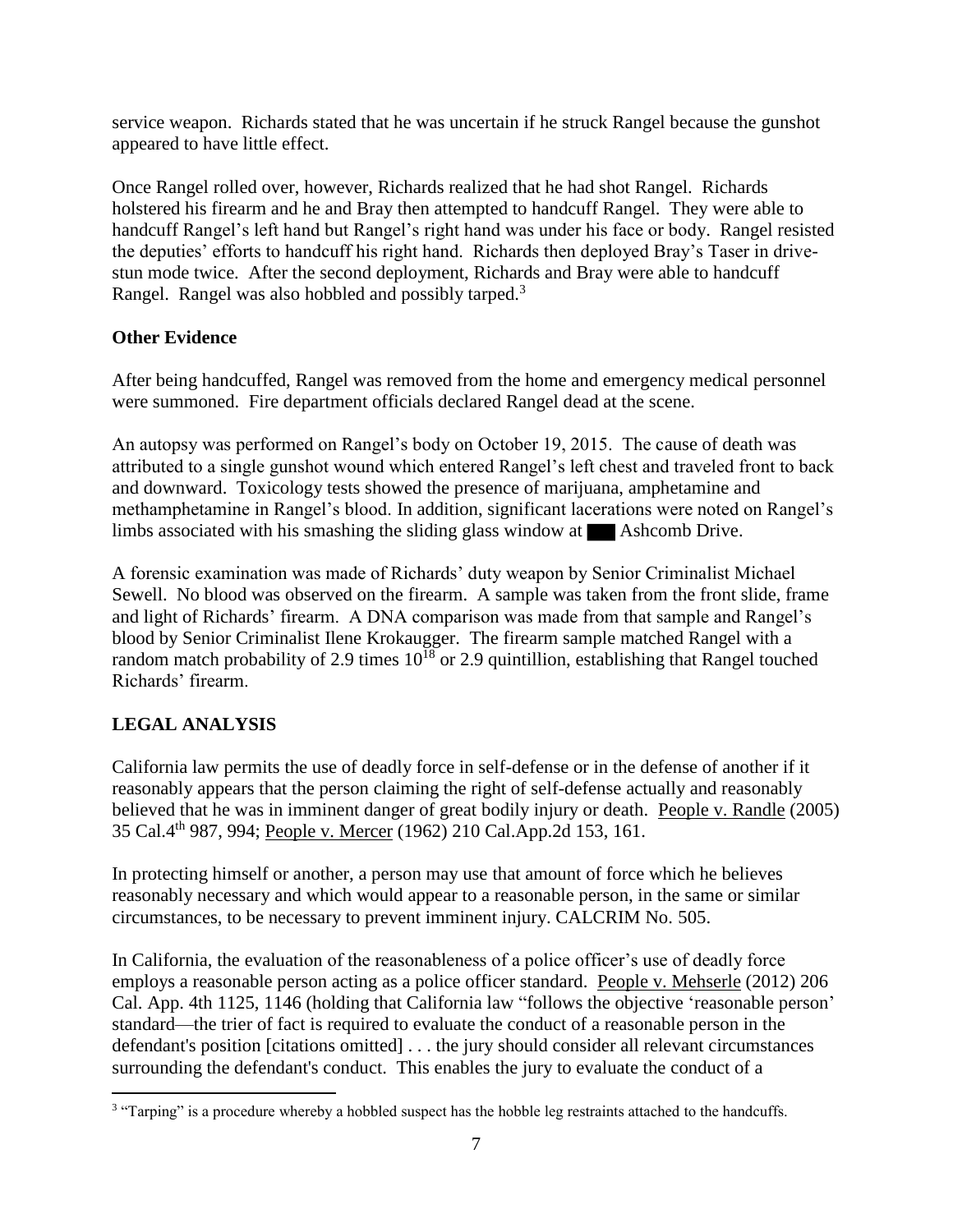reasonable person functioning as a police officer in a stressful situation—but this is not the same as following a special 'reasonable police officer' standard."

"The 'reasonableness' of a particular use of force must be judged from the perspective of a reasonable officer on the scene, rather than the 20/20 vision of hindsight…The calculus of reasonableness must embody allowance for the fact that police officers are often forced to make split-second judgments—in circumstances that are tense, uncertain, and rapidly evolving—about the amount of force that is necessary in a particular situation." Graham v. Connor (1989) 490 U.S. 386, 396-397.

Where the peril is swift and imminent and the necessity for action immediate, the law does not weigh in too nice scales the conduct of the assailed and say he shall not be justified in killing because he might have resorted to other means to secure his safety. People v. Collins (1961) 189 Cal.App.2d 575.

# **CONCLUSION**

When Deputies Lopez and Richards attempted to contact Rangel, he ran. When the deputies, who were in full uniform and in a marked police vehicle, caught up with Rangel in a residential neighborhood and ordered him to stop, Rangel cursed at them and then ran into the backyard of a home. Rangel continued his efforts to escape by smashing the sliding glass door of a residence and forcing his way inside. The deputies were advised by the residents that Rangel had broken his way inside and was refusing to leave. They also were told that two elderly people were essentially trapped inside the home. All of these facts provided a reasonable basis for the deputies to believe that Rangel was determined to escape and was willing to go to extraordinary measures to effectuate that escape. Rangel's decision to break into an occupied home in the early morning hours compounded the danger created by his flight.

LASD made numerous and repeated efforts to convince Rangel to surrender, including multiple announcements from the helicopter and from the deputies who ultimately entered the home. All these efforts were unsuccessful. Once the deputies reached the door to the bedroom in which Rangel was hiding they repeated their commands, and Rangel verbally answered that he would surrender. But he did not surrender, instead when the deputies attempted to force open the bedroom door he actively attempted to barricade the door. This untruthful behavior further alerted the deputies to the danger posed by Rangel. Rangel's false affirmations of surrender made it reasonable for the deputies to conclude that Rangel was attempting to lure them into a situation where they would let down their guard. Further, the deputies' fear that Rangel had a hostage inside the bedroom caused them to believe that immediate entry was necessary.

Even after the deputies entered the bedroom, Rangel continued to dissemble and resist. Despite stating that he was surrendering, he grabbed Richards' firearm twice and grabbed at his firearm a third time. Richards stated that Rangel nearly took control of his firearm on one of the occasions. DNA analysis confirmed that Rangel did touch Richards' firearm. Rangel's efforts to take control of Richards' firearm established that Rangel was not going to surrender, and that the danger presented by his refusal to surrender was extreme. The small and cluttered bedroom made it extremely difficult for the deputies to control Rangel. The close proximity of the